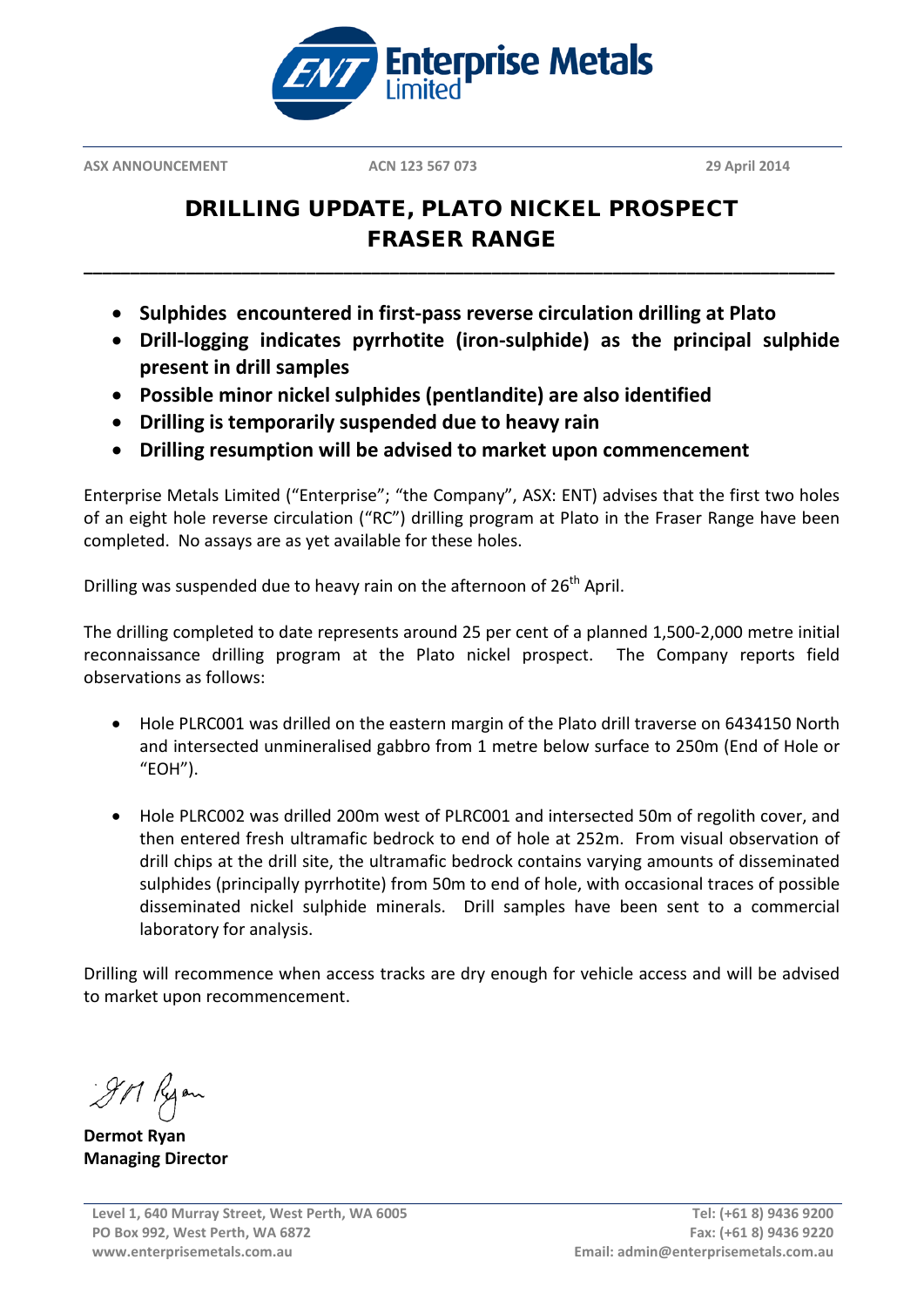

#### *Contact:*

*Telephone: 08 9436 9200 Facsimile: 08 9436 9220 Email: admin@enterprisemetals.com.au*

### *Competent Persons statement*

*The information in this report that relates to Exploration Results and Mineral Resources is based on information compiled by Mr Dermot Ryan, who is employed as the Managing Director of the Company through geological consultancy Xserv Pty Ltd. Mr Ryan is a Fellow of the Australasian Institute of Mining & Metallurgy, a Fellow of the Australian Institute of Geoscientists and has sufficient experience of relevance to the styles of mineralisation and the types of deposits under consideration, and to the activities undertaken, to qualify as a Competent Person as defined in the 2012 Edition of the Joint Ore Reserves Committee (JORC) Australasian Code for Reporting of Exploration Results, Mineral Resources and Ore Reserves. Mr Ryan consents to the inclusion in this report of the matters based on information in the form and context in which it appears.*

| Hole<br><b>Name</b> | <b>Easting</b> | <b>Northing</b> | <b>RL</b><br>(m) | Dip<br>(degrees) | <b>Azimuth</b><br>(degrees) | <b>Final Depth</b><br>(m) |
|---------------------|----------------|-----------------|------------------|------------------|-----------------------------|---------------------------|
| PLRC001             | 490846         | 6434158         | 310              | -70              | 270                         | 250                       |
| <b>PLRC002</b>      | 490652         | 6434153         | 310              | -70              | 270                         | 252                       |

#### **Table 1. Drill Collar Attributes**

*Grid system is GDA94(MGA),zone 51*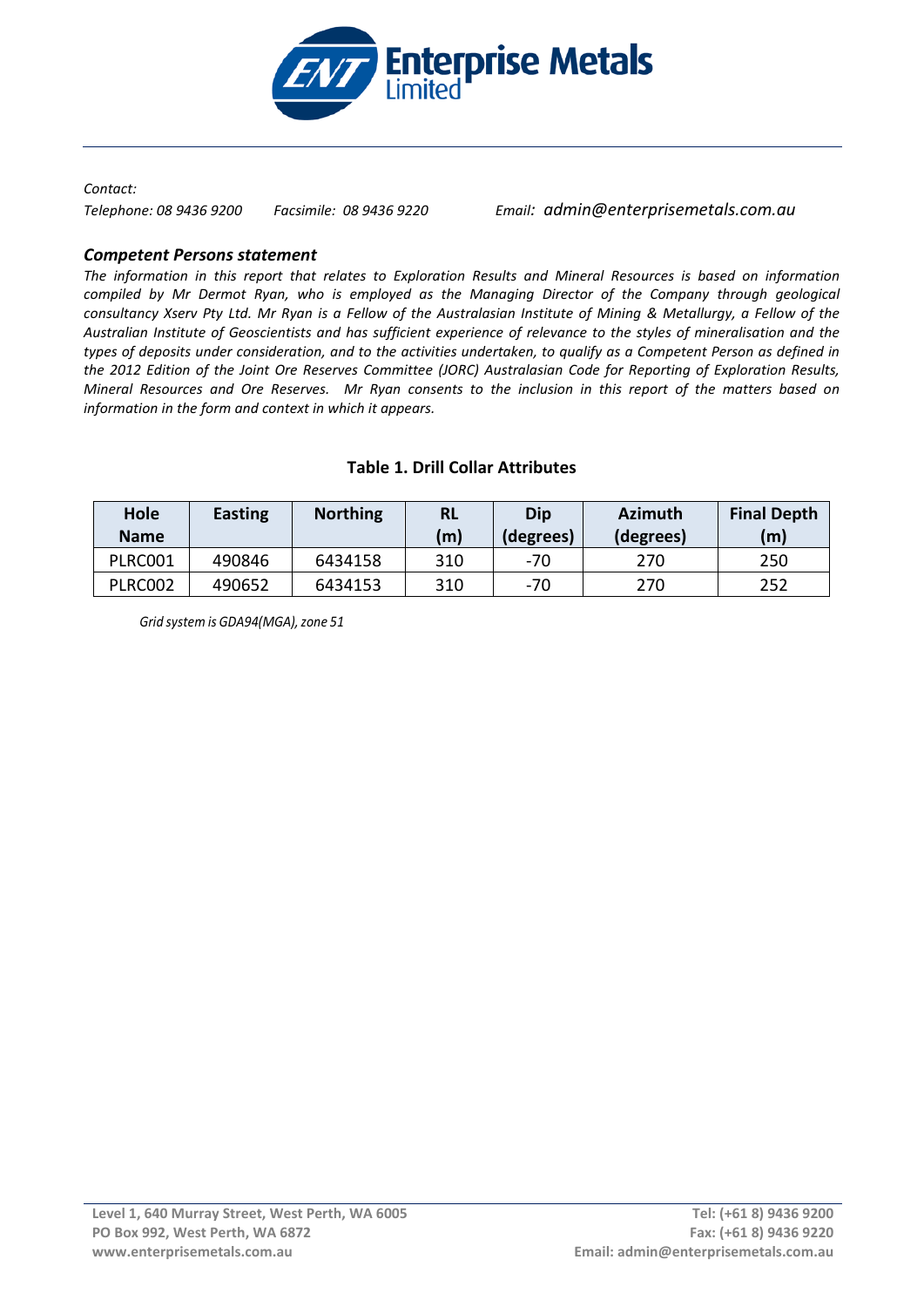

### **JORC Code, 2012 Edition – Table 1 report**

# **Section 1 Sampling Techniques and Data**

(Criteria in this section apply to all succeeding sections.)

| Criteria                                          | <b>JORC Code explanation</b>                                                                                                                                                                                                                                                                                                                                                                                                                                                                                                                                                                                                                                                                        | Commentary                                                                                                                                                                                                                                                                                                                                                                                                                                                                                                                                                                                                                                                                                                                                                                                              |  |  |
|---------------------------------------------------|-----------------------------------------------------------------------------------------------------------------------------------------------------------------------------------------------------------------------------------------------------------------------------------------------------------------------------------------------------------------------------------------------------------------------------------------------------------------------------------------------------------------------------------------------------------------------------------------------------------------------------------------------------------------------------------------------------|---------------------------------------------------------------------------------------------------------------------------------------------------------------------------------------------------------------------------------------------------------------------------------------------------------------------------------------------------------------------------------------------------------------------------------------------------------------------------------------------------------------------------------------------------------------------------------------------------------------------------------------------------------------------------------------------------------------------------------------------------------------------------------------------------------|--|--|
| Drillingtechnique                                 | Drill type (eg core, reverse circulation, open-hole hammer,<br>rotary air blast, auger, Bangka, sonic, etc) and details (eg<br>core diameter, triple or standard tube, depth of diamond<br>tails, face-sampling bit or other type, whether core is oriented<br>and if so, by what method, etc).                                                                                                                                                                                                                                                                                                                                                                                                     | Reverse Circulation (RC) drilling with face<br>sampling hammer bit accounts for all of<br>Enterprise's drilling at the Plato prospect.                                                                                                                                                                                                                                                                                                                                                                                                                                                                                                                                                                                                                                                                  |  |  |
| Drill sample recovery                             | Method of recording and assessing core and chip sample<br>recoveries and results assessed.<br>Measures taken to maximise sample recovery and ensure<br>representative nature of the samples.<br>Whether a relationship exists between sample recovery<br>and grade and whether sample bias may have occurred<br>due to preferential loss/gain of fine/coarse material.                                                                                                                                                                                                                                                                                                                              | • RC recoveries were logged visually as a volume<br>percentage.<br>• Each RC sample was split into 10% (for laboratory<br>analysis) and 90% into a large green plastic bag through<br>a triple tier splitter<br>Not applicable as whole sample obtained.                                                                                                                                                                                                                                                                                                                                                                                                                                                                                                                                                |  |  |
| Logging                                           | Whether core and chip samples have been geologically and<br>geotechnically logged<br>to a level of detail to support appropriate Mineral resource<br>estimation, mining studies and metallurgical studies.<br>Whether logging is qualitative or quantitative in nature.<br>Core (or costean, channel, etc) photography.<br>The total length and percentage of the relevant<br>intersections logged.                                                                                                                                                                                                                                                                                                 | RC drilling has been geologically logged to a<br>level of detail deemed appropriate for mineral<br>exploration.<br>RC drill logs record lithology, mineralogy,<br>mineralisation, weathering, colour and other<br>appropriate features.<br>All RClogging is quantitative.<br>First 2 RC drill holes reported were logged in full                                                                                                                                                                                                                                                                                                                                                                                                                                                                        |  |  |
| Sub-sampling techniques and sample<br>preparation | $\bullet$<br>If core, whether cut or sawn and whether quarter, half or<br>all core taken.<br>If non-core, whether riffled, tube sampled, rotary split, etc<br>and whether sampled wet or dry.<br>For all sample types, the nature, quality and appropriateness<br>of the sample preparation technique.<br>Quality control procedures adopted for all sub-sampling<br>stages to maximise representivity of samples.<br>Measures taken to ensure that the sampling is<br>representative of the in situ material collected, including<br>for instance results for field duplicate/second-half<br>sampling.<br>Whether sample sizes are appropriate to the grain size<br>of the material being sampled. | No core drilling undertaken.<br>$\bullet$<br>RC samples were cyclone split. Samples<br>$\bullet$<br>were collected mostly dry.<br>4m composite samples have been sent<br>to Minanalytical Laboratory for<br>geochemical analysis.<br>The sample preparation of RC samples follows<br>industry best practice. All samples will be<br>pulverized to a minimum of 85% passing 75<br>microns.<br>RC samples are collected at 1m intervals from<br>a cyclone and split into 10% and 90%<br>representative samples.<br>4mSamples of equal volume are composited<br>from 1 metre 90% green bag samples using a<br>spear. In house blank and duplicate samples<br>are inserted as 1 in 20 samples to be analysed<br>with each batch of samples<br>Samples sizes are appropriate to the size of the<br>RC chips. |  |  |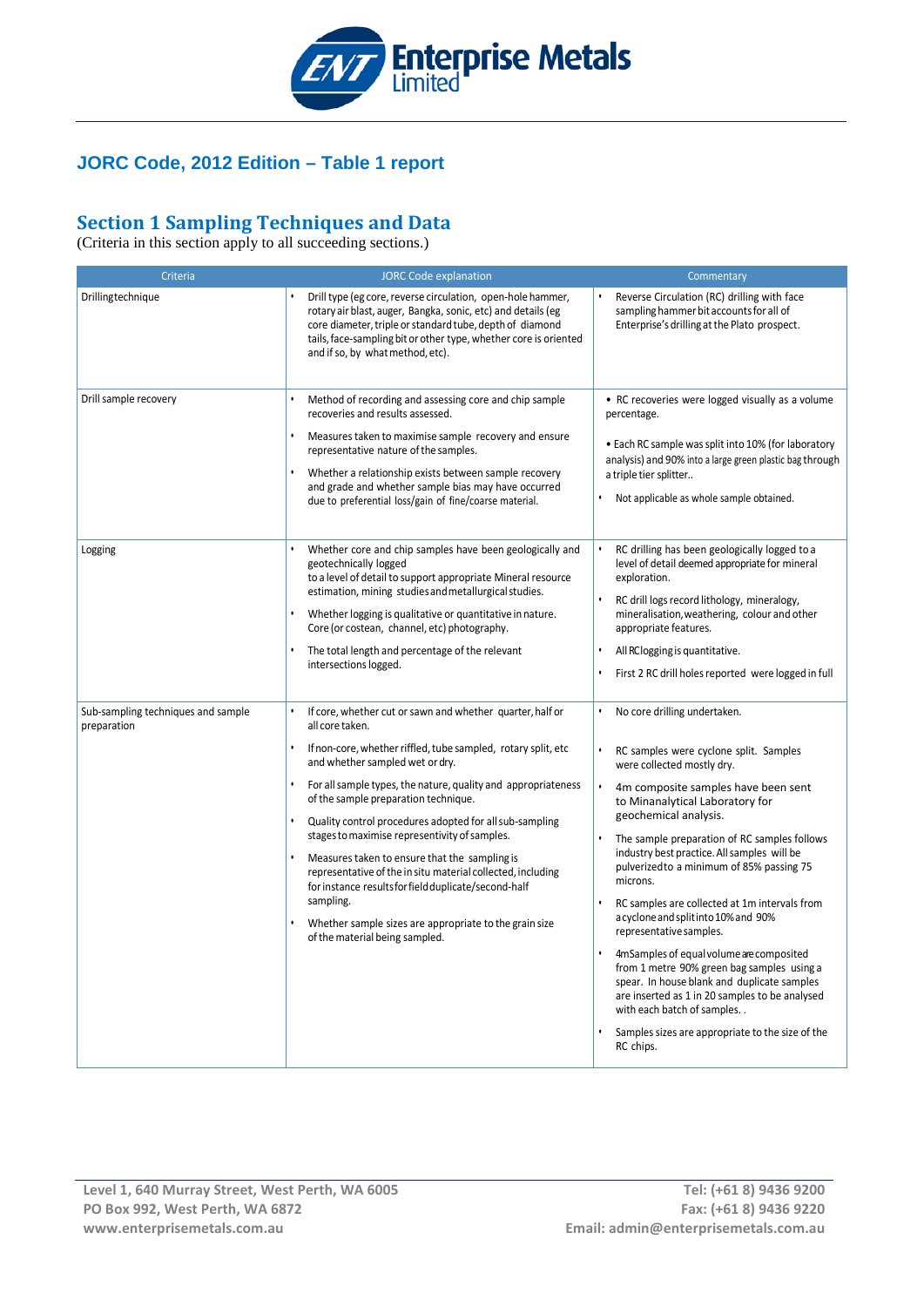

| Quality of assay data and laboratory tests                 |           | The nature, quality and appropriateness of the assaying and<br>laboratory procedures used and whether the technique is<br>considered partial or total.                                                                                    |           | The analytical technique will use mixed acid<br>digest, and is considered nearly total.                                                                                                                                  |
|------------------------------------------------------------|-----------|-------------------------------------------------------------------------------------------------------------------------------------------------------------------------------------------------------------------------------------------|-----------|--------------------------------------------------------------------------------------------------------------------------------------------------------------------------------------------------------------------------|
|                                                            |           | For geophysical tools, spectrometers, handheld XRF<br>instruments, etc, the parameters used in determining the<br>analysis including instrument make and model, reading<br>times, calibrations factors applied and their derivation, etc. |           | Not applicable. Geophysical tools not used.                                                                                                                                                                              |
|                                                            |           | Nature of quality control procedures adopted (eg standards,<br>blanks, duplicates, external laboratory checks) and whether<br>acceptable levels of accuracy (ie lack of bias) and precision<br>have been established.                     |           | Not applicable as no chemical assays available<br>yet.                                                                                                                                                                   |
| Verification of sampling and assaying                      |           | The verification of significant intersections by either<br>independent or alternative company personnel.                                                                                                                                  |           | Not applicable as no chemical assays available<br>yet.                                                                                                                                                                   |
|                                                            | $\bullet$ | The use of twinned holes.                                                                                                                                                                                                                 |           | Significant intersections of the RC chips were<br>visually verified by the Managing Director                                                                                                                             |
|                                                            |           | Documentation of primary data, data entry procedures, data<br>verification, data storage (physical and electronic) protocols.<br>Discuss any adjustment to assay data.                                                                    |           | and an independent technical consultant.                                                                                                                                                                                 |
|                                                            |           |                                                                                                                                                                                                                                           |           | There have been no been twinned holes to date.                                                                                                                                                                           |
|                                                            |           |                                                                                                                                                                                                                                           |           | Primary data was collected by excel<br>templates using flat files.                                                                                                                                                       |
|                                                            |           |                                                                                                                                                                                                                                           |           | No Adjustments or Calibrations were made to<br>the assay data reported.                                                                                                                                                  |
| Location of data points                                    |           | Accuracy and quality of surveys used to locate drill holes<br>(collar and down-hole surveys), trenches, mine workings<br>and other locations used in Mineral resource estimation.                                                         |           | Drillhole collars were located by GPS. Elevation<br>values were in AHD. Expected accuracy is +/-<br>3m for northing and easting and +/-10m for<br>elevation coordinates.                                                 |
|                                                            |           | Specification of the grid system used.<br>Quality and adequacy of topographic control.                                                                                                                                                    |           | The grid system is GDA94(MGA), zone 51                                                                                                                                                                                   |
|                                                            |           |                                                                                                                                                                                                                                           |           | The GPS is +/-5m.A digital terrain model has<br>beenderivedfromdatacollectedduring the<br>airborne magnetic survey of the whole<br>tenement.                                                                             |
| Data spacing and distribution                              |           | Data spacing for reporting of Exploration results.                                                                                                                                                                                        |           | The nominal drill hole spacing of 200m on northings at                                                                                                                                                                   |
|                                                            |           | Whether the data spacing and distribution is sufficient to<br>establish the degree of geological and grade continuity<br>appropriate for the Mineral resource and Ore reserve<br>estimation procedure(s) and classifications applied.     |           | Plato prospect.<br>There is insufficient data to establish geological<br>and grade continuity at this stage.                                                                                                             |
|                                                            |           | Whether sample compositing has been applied.                                                                                                                                                                                              | $\bullet$ | There has been no compositing applied to the<br>exploration results as none are available as yet.                                                                                                                        |
|                                                            |           |                                                                                                                                                                                                                                           |           |                                                                                                                                                                                                                          |
| Orientation of data in relation to geological<br>structure |           | Whether the orientation of sampling achieves unbiased<br>sampling of possible structures and the extent to which<br>this is known, considering the deposit type.                                                                          |           | There is no outcrop on which to base geological<br>control. The drill section is arbitrarily east-<br>west                                                                                                               |
|                                                            |           | If the relationship between the drilling orientation and<br>the orientation of key mineralised structures is<br>considered to have introduced a sampling bias, this<br>should be assessed and reported if material.                       | $\bullet$ | Drill intersections are not true widths.                                                                                                                                                                                 |
| Sample security                                            |           | The measures taken to ensure sample security.                                                                                                                                                                                             |           | Chain of custody is managed by Toll Ipec and<br>then Minanalyical Laboratory. Samples are<br>stored at drill site and then delivered by<br>Enterprise personnel to a Toll Ipec for transport<br>to the Perth laboratory. |
| Audits or reviews                                          |           | The results of any audits or reviews of sampling<br>techniques and data.                                                                                                                                                                  |           | No audits or reviews have been set up at this<br>stage.                                                                                                                                                                  |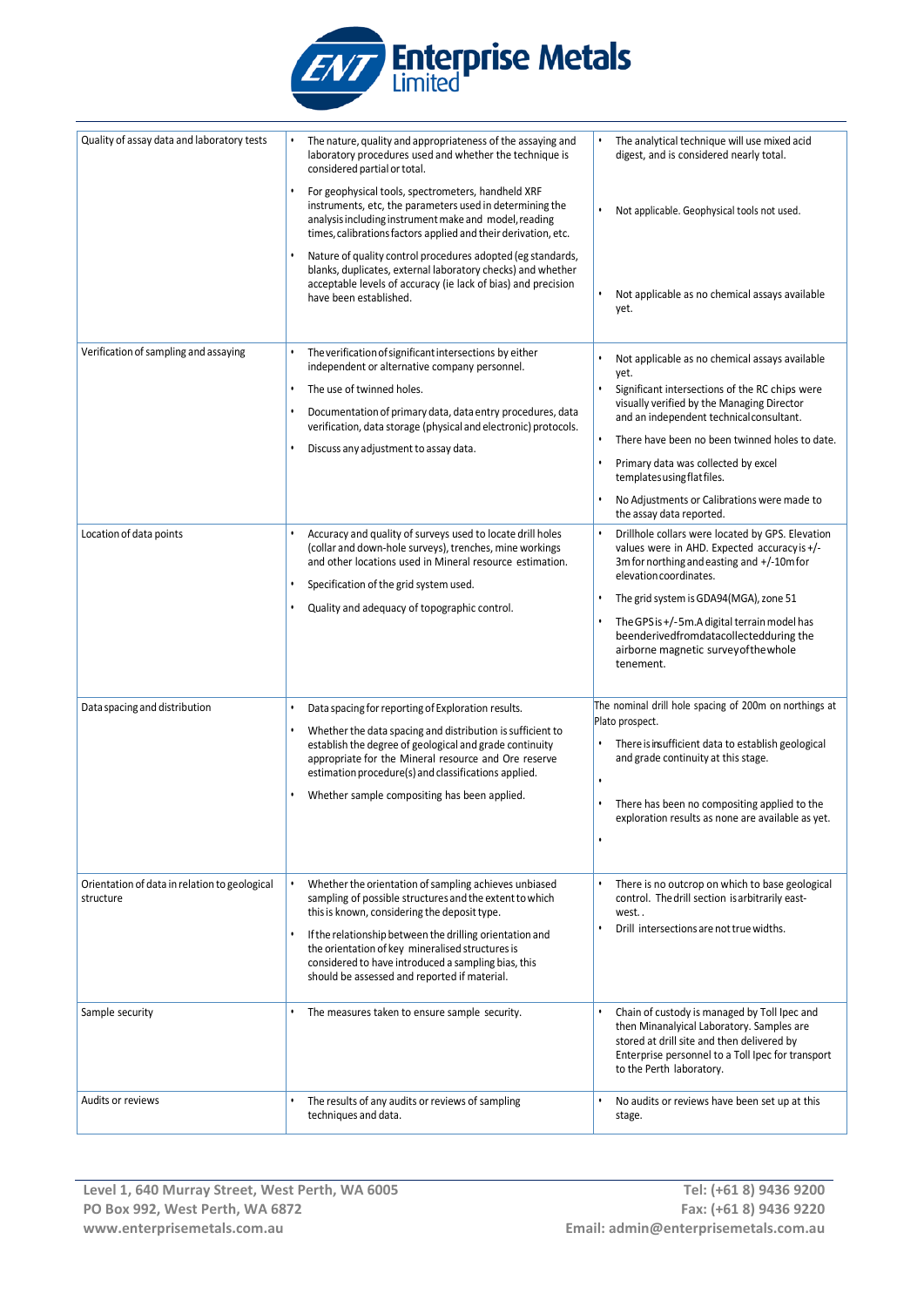

## **Section 2 Reporting of Exploration Results**

#### (Criteria listed in the preceding section also apply to this section.)

| Criteria                                | <b>JORC Code explanation</b>                                                                                                                                                                                                                                                                                                                                                                                                                                                                                                                                                                                                                                                                        | Commentary                                                                                                                                                                                                                                                                                                                      |  |  |
|-----------------------------------------|-----------------------------------------------------------------------------------------------------------------------------------------------------------------------------------------------------------------------------------------------------------------------------------------------------------------------------------------------------------------------------------------------------------------------------------------------------------------------------------------------------------------------------------------------------------------------------------------------------------------------------------------------------------------------------------------------------|---------------------------------------------------------------------------------------------------------------------------------------------------------------------------------------------------------------------------------------------------------------------------------------------------------------------------------|--|--|
| Mineral tenement and land tenure status | Type, reference name/number, location and ownership<br>including agreements or material issues with third parties<br>such as jointventures, partnerships, overriding royalties,<br>native title interests, historical sites, wilderness or national<br>park and environmental settings.<br>The security of the tenure held at the time of reporting<br>along with any known impediments to obtaining a<br>licence to operate in the area.                                                                                                                                                                                                                                                           | The drilling is located wholly within<br>Exploration Licence E63/1281.The<br>tenement is 100% owned by Enterprise<br>Metals Ltd<br>The tenement is granted and in good standing<br>with no known impediments to exploration.                                                                                                    |  |  |
| Exploration done by other parties       | Acknowledgment and appraisal of exploration by<br>other parties.                                                                                                                                                                                                                                                                                                                                                                                                                                                                                                                                                                                                                                    | No known exploration by other<br>parties on Plato Prospect.                                                                                                                                                                                                                                                                     |  |  |
| Geology                                 | Deposit type, geological setting and style of mineralisation.                                                                                                                                                                                                                                                                                                                                                                                                                                                                                                                                                                                                                                       | Plato occurs within the Albany-Fraser Orogenic<br>complex which consists of gneiss, mafic rocks<br>including gabbro with significant garnet in the<br>metamorphic rocks.<br>Further drilling and assaying is required to fully<br>assess the geology, style of mineralisation.<br>Mineralogy and petrology studies are planned. |  |  |
| Drill hole Information                  | A summary of all information material to the understanding of<br>the exploration results including a tabulation of the following<br>information for all Material drill holes:<br>» easting and northing of the drill hole collar<br>» elevation or RL (reduced Level - elevationabovesea<br>level in metres) of the drill hole collar<br>» dip and azimuth of the hole<br>» down hole length and interception depth<br>» hole length<br>If the exclusion of this information is justified on the basis<br>that the information is not Material and this exclusion does<br>not detract from the understanding of the report, the<br>Competent Person should clearly explain why this is the<br>case. | refer to Table1. All drill hole locations.                                                                                                                                                                                                                                                                                      |  |  |
| Data aggregation methods                | In reporting Exploration results, weighting averaging<br>techniques, maximum and/or minimum grade truncations (eg<br>cutting of high grades) and cut-off grades are usually<br>Material and should be stated.<br>Where aggregate intercepts incorporate short lengths of<br>high grade results and longer lengths of low grade results,<br>the procedure used for such aggregation should be stated<br>and some typical examples of such aggregations should be<br>shown in detail.<br>The assumptions used for any reporting of metal equivalent<br>values should be clearly stated.                                                                                                               | Not applicable, no assays yet obtained.<br>No use of metal equivalents has been used inthis<br>report                                                                                                                                                                                                                           |  |  |